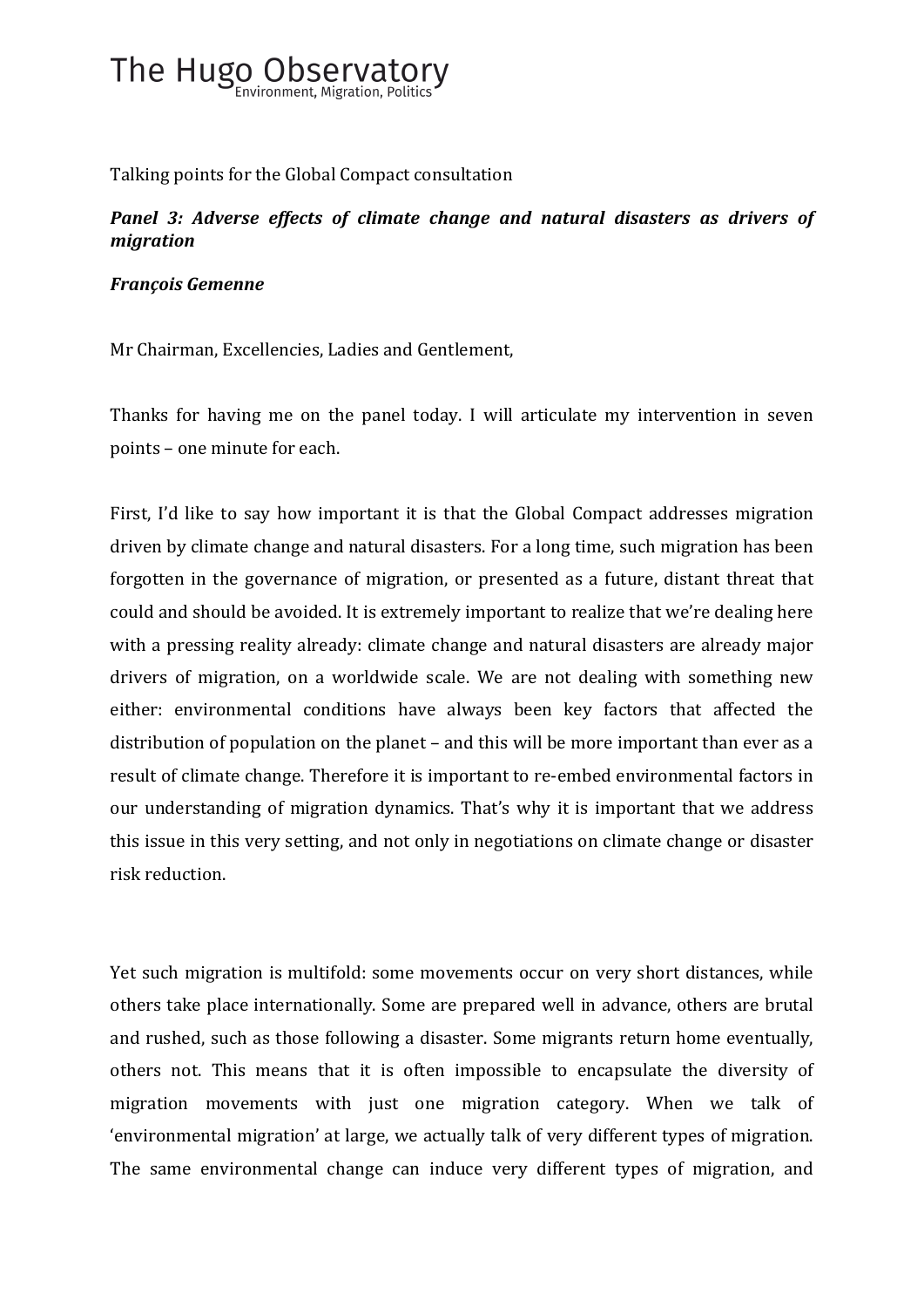## The Hugo Observatory

similar migration patterns can be associated with very different environmental changes. This means that the policy responses we can provide, for them to be efficient and meaningful, will often need to be tailored to each particular context.

Furthermore, different drivers of migration intermingle with each other, and it is often impossible to allocate people to discrete migration categories according to the motive of their migration. Environmental disruptions are not just direct drivers of migration; they also affect the economic and political drivers of migration. Resource scarcity can lead to competition or conflict, leading to displacement. Climate change will also deteriorate the health conditions of many regions of the planet, which can also lead to migration and displacement. Or when people depend directly on agriculture for their livelihood, any change in temperature or rainfall has an impact on their economic conditions. For many people, environmental factors are equivalent to economic factors. What we observe on the ground is that people migrate through fragmented journeys, where migration drivers add up to each other. Very often, delineating migration categories on the basis of the cause of migration is a difficult endeavor, and often a political construction that hardly matches empirical realities.

Similarly, even though most migration driven by climate change and natural disaster occur on relatively short distances, we shouldn't set internal and international migration apart from each other. What we observe is that international migration is often a continuation of internal migration. Our research shows, for example in Senegal, that migrants leave rural areas because of soil degradation and desertification. They move to cities, where they have difficulties accessing the job market or health services. Some of them will then continue their journey to Mauritania or Niger, and sometimes to Europe.

At the same time that an increasing number of people find themselves forced to move as a result of environmental disruptions, others find themselves forced to stay. Typically, the most vulnerable populations  $-$  the poorest, the eldest, the least educated  $-$  find themselves unable to relocate to a safer location when they are being faced with an environmental disruption. It is logical that the Global Compact would focus on migration. But we shouldn't forget those who cannot migrate, and are often affected by